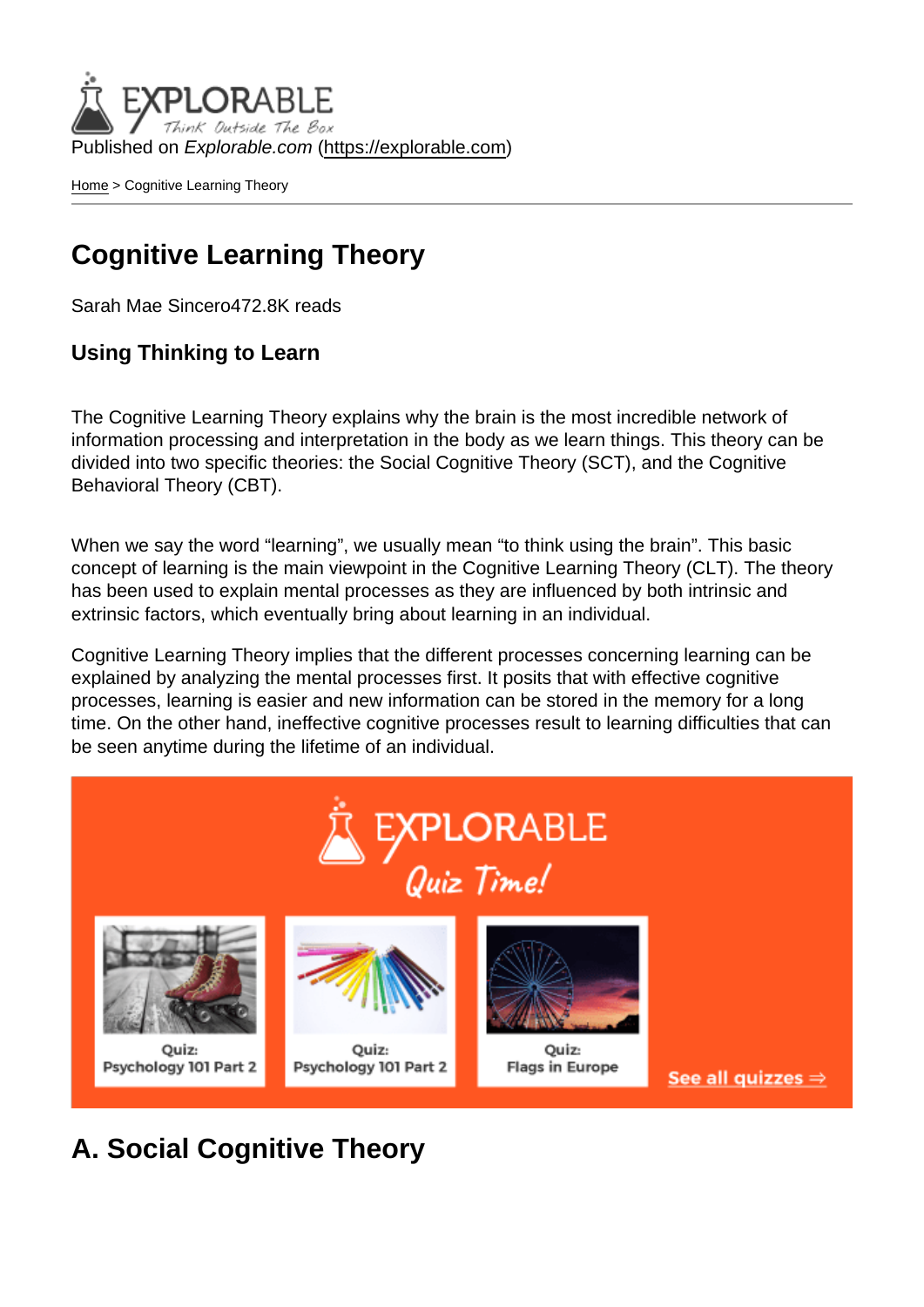In the Social Cognitive Theory, we are considering 3 variables:

- behavioral factors
- environmental factors (extrinsic)
- personal factors (intrinsic)

These 3 variables in Social Cognitive Theory are said to be interrelated with each other, causing learning to occur. An individual's personal experience can converge with the behavioral determinants and the environmental factors.



Social Cognitive Theory Illustration (Pajares, 2002)

In the person-environment interaction, human beliefs, ideas and cognitive competencies are modified by external factors such as a supportive parent, stressful environment or a hot climate. In the person-behavior interaction, the cognitive processes of a person affect his behavior; likewise, performance of such behavior can modify the way he thinks. Lastly, the environment-behavior interaction, external factors can alter the way you display the behavior. Also, your behavior can affect and modify your environment. This model clearly implies that for effective and positive learning to occur an individual should have positive personal characteristics, exhibit appropriate behavior and stay in a supportive environment.

In addition, Social Cognitive Theory states that new experiences are to be evaluated by the learner by means of analyzing his past experiences with the same determinants. Learning, therefore, is a result of a thorough evaluation of the present experience versus the past.

### **Basic Concepts**

Social Cognitive Theory includes several basic concepts that can manifest not only in adults but also in infants, children and adolescents.

#### 1. **Observational Learning**

learning from other people by means of observing them is an effective way of gaining knowledge and altering behavior.

#### 2. **Reproduction**

the process wherein there is an aim to effectively increase the repeating of a behavior by means of putting the individual in a comfortable environment with readily accessible